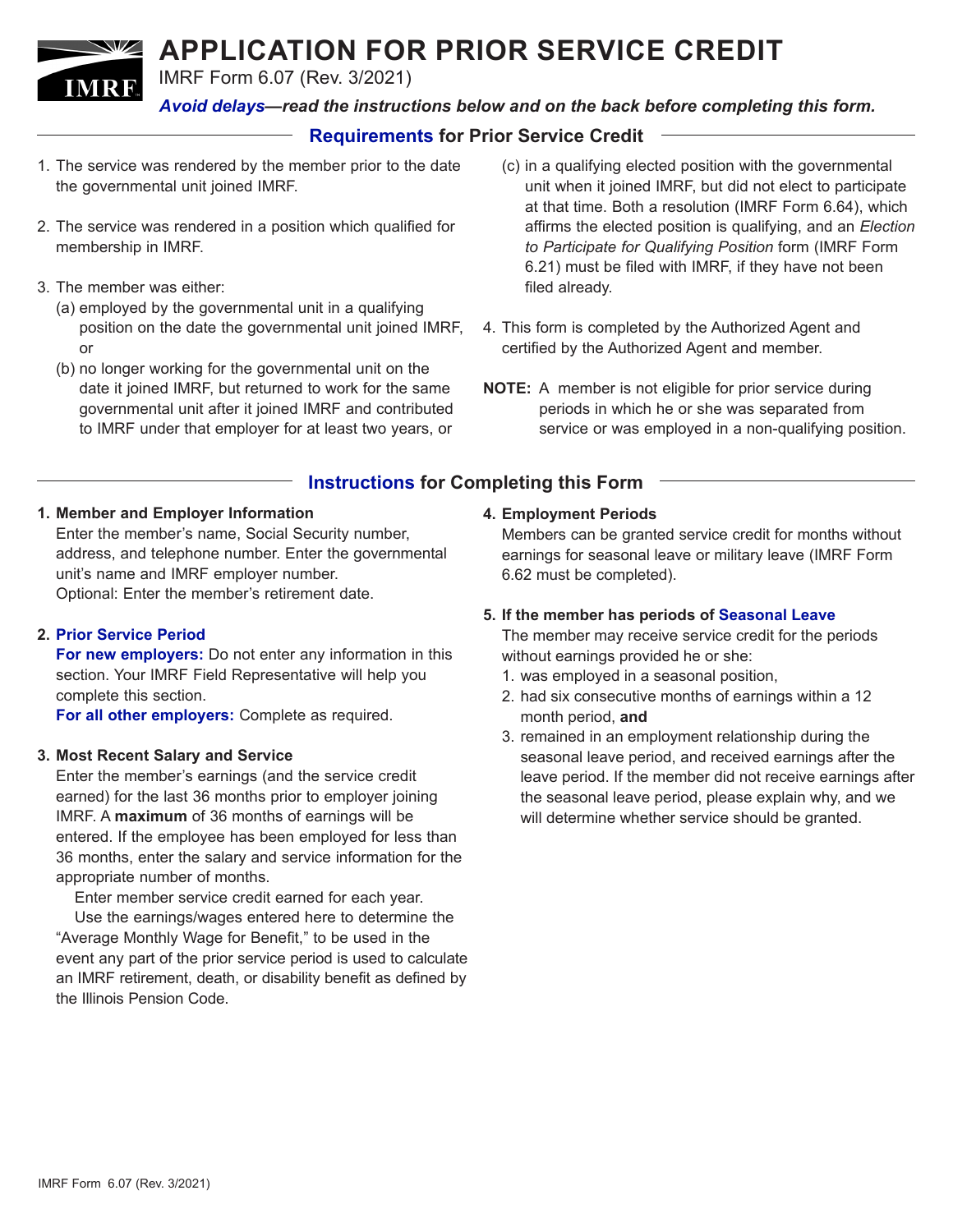#### **1. Member Cost**

Members whose employer joined IMRF after January 1, 1998, will be credited 20% of their total prior service, up to 5 years, free of charge.

The member can purchase the remaining portion of prior service by paying the appropriate IMRF contributions with interest. The amount of member contributions due is based upon the member's annual salary on the date the employer joined IMRF. Interest is calculated on the contributions from the first year of prior service through December 31 of the year preceding the current year.

#### **2. Payment Schedules**

IMRF will mail the member a Past Service Payment Schedule which offers **two payment plan options** for establishing the past service.

## Option 1 is the **Lump Sum Payment Plan**

The Lump Sum Payment Plan allows the member to pay the total cost with a single payment and purchase all the eligible service he or she chooses to purchase at one time. The member can purchase all, a portion, or none of the past service listed on the payment schedule.

## Option 2 is the **Unit Payment Plan**

The Unit Payment Plan allows members to purchase one or more months of service credit at a time. Members may pay as often as they like, buying back credit from the latest month to the earliest month of eligible service. However, they may not buy more months than indicated on the Past Service Payment Schedule.

## **3. Using funds from an IRA or another pension plan to purchase the service**

The member may pay for service with a qualified pension plan as defined by Section 401a, 457, 403b, etc. of the Internal Revenue Code, or a traditional individual retirement account (IRA). The member would complete and **submit IMRF Form 6.01, "Request for Rollover Approval"** for determination of eligibility.

# **How purchasing the service will affect the member's pension**

Members who want to know how the prior service will affect their pension should wait until they receive the Past Service Payment Schedule. Then, they can call 1-800-ASK IMRF (1-800-275-4673) or their current system for a pension estimate.

They can also refer to the IMRF past service information, which can be found online at **www.imrf.org**, or by calling 1-800-ASK-IMRF.

**Purchase of prior service will NOT make a Tier 2 member eligible for Tier 1.**

# **If the member plans to retire under the Reciprocal Act**

The Illinois Retirement Systems Reciprocal Act requires a minimum of 12 months of service credit with any single reciprocal pension system. If the member has less than 12 months of service in a reciprocal retirement system, that service will not be counted in the calculation of his or her reciprocal pension. *Exception:* A former teacher aide who transferred to a position covered by the Teachers' Retirement System (TRS) and who has less than 12 months of IMRF service credit can apply that service toward a reciprocal pension. A list of the 13 systems covered by the Act can be found in Section 5 of the *IMRF Manual for Authorized Agents*  and on the IMRF website, **www.imrf.org**. Local police and fire pension funds are not covered by the Act.

# **Employer's Cost**

The governmental unit's contribution for prior service is paid through future contribution rates. Therefore, a separate adjustment to its employer payment is not required.

Each year the employer's contribution rate is recalculated based upon its employees' credited service through the end of the year. Any prior service purchased during the year is reflected in that calculation.